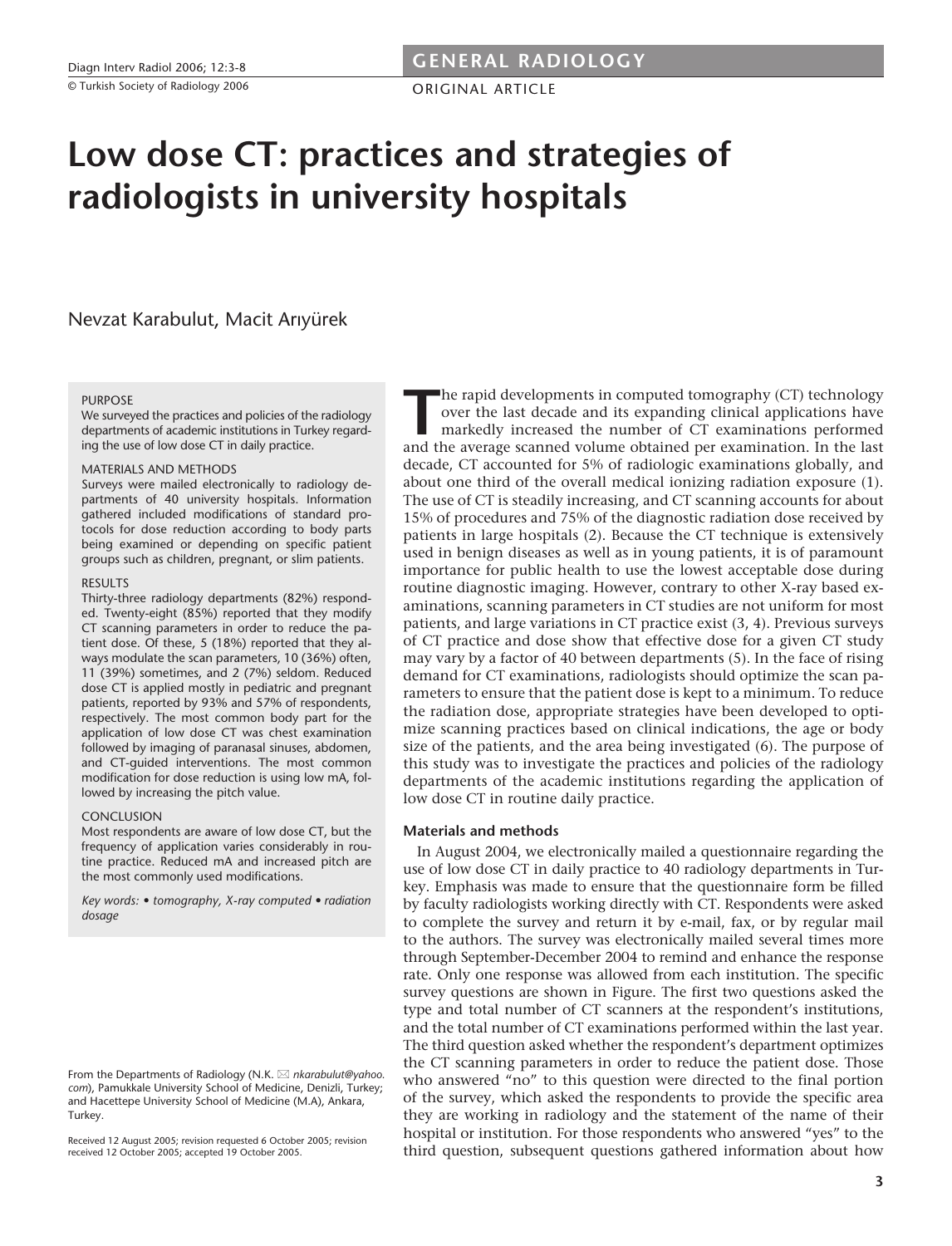**Questionnaire: Practices and Strategies for Low Dose CT**  (To be completed by faculty radiologists directly working with CT)

- 1. Please select the type and indicate the number of CT scanners at your institution. Please check all that apply.
- Single slice axial CT
- \_\_ Spiral (helical) CT
- \_\_ Multislice CT
- \_\_ Electron beam CT
- 2. How many CT examinations were performed at your institution in the past year?
- 3. Do you modify the scanning parameters in order to reduce the patient dose?
- \_\_ Yes [ \_\_Always \_\_ Often \_\_ Sometimes \_\_ Seldom]
- \_\_ No *(Please skip questions 4-6, and go to question 7.)*
- 4. In which of the following patient populations do you adjust the scanning parameters? Please check all that apply.
- Pediatric patients
- \_\_ Pregnant patients
- \_\_ Slim patients (dose adjustment according to weight)
- \_\_ Other, please list
- 5. In which of the following CT examinations do you optimize the scanning parameters? Please check all that apply.
- Paranasal sinus CT
- \_\_ Chest CT
- \_\_ Chest HRCT
- \_\_ Abdominal CT
- \_\_ CT for urinary tract calculi
- \_\_ CT colonography
- \_\_ CT-guided interventional procedures
- \_\_ Other, please list
- 6. Which of the following modifications do you use for reducing patient dose? Please check all that apply.
- \_\_ Reduced mAs
- Reduced kVp
- \_\_ Increased pitch
- \_\_ Reduced area of image acquisition in the z-axis
- \_\_ Thicker collimation (wider beam collimation)
- \_\_ Single-detector helical CT scanner rather than multislice
- \_\_ Automatic modulation of tube current (if present)
- \_\_ Shielding of radiosensitive organs
- \_\_ Avoiding multiphasic CT of the abdomen if not indicated \_\_ Other, please list
- 7. Please identify the area (based on the system or modality) you are in-
- volved in radiology

8. Please indicate the name of your hospital or academic institution

\_\_\_\_\_\_\_\_\_\_\_\_\_\_\_\_\_\_\_\_\_\_\_\_\_\_\_\_\_\_\_\_\_\_\_\_\_\_\_\_\_\_\_\_\_\_\_\_\_\_\_\_\_\_\_\_\_\_\_\_\_\_\_\_\_\_\_\_\_

\_\_\_\_\_\_\_\_\_\_\_\_\_\_\_\_\_\_\_\_\_\_\_\_\_\_\_\_\_\_\_\_\_\_\_\_\_\_\_\_\_\_\_\_\_\_\_\_\_\_\_\_\_\_\_\_\_\_\_\_\_\_\_\_\_\_

**Figure.** Questionnaire used in the study.

often and in what kind of patients or CT examinations they perform low dose CT, and the use of dose-reduction strategies. Finally, the respondents were asked to identify the specific area they

are working in radiology and the name of their hospital or institution. The total number of licensed CT scanners in Turkey was obtained from the Turkish Atomic Energy Agency.

Out of 40 individuals representing 40 institutions, 33 completed and returned surveys representing an 82% response rate on an institutional basis. There were overall 61 CT scanners in 33 institutions representing the 8.5% of overall 715 CT equipment in Turkey; 14 institutions had one scanner, 13 had two, 3 had three, and 3 had four scanners. The annual number of CT examinations performed in these institutions ranged between 3,000 and 44,369 (mean±standard deviation, 13,988±9,075) resulting in 4,910 examinations per CT scanner. Concerning the type of CT equipment, 13 (39%) of 33 respondents reported to have only single-slice helical CT, 3 (9%) have only multislice CT, and 2 (6%) have only conventional non-helical (axial) CT. Both single-slice helical CT and conventional non-helical CT were present at 7 (21%) institutions, both single-slice helical CT and multislice CT were available at 6 (18%) institutions, and conventional non-helical CT, single-slice helical CT and multislice CT scanners were present at two (6%) departments.

Of the 33 respondents, 28 (85%) reported that they modified CT scanning parameters in order to limit the radiation exposure to patients. Regarding the frequency with which low dose CT modifications are performed, five (18%) of 28 respondents reported that they always optimized the parameters, 10 (36%) often, 11 (39%) sometimes, and 2 (7%) seldom. Concerning specific patient groups, children were the population in whom reduced dose CT was performed most frequently by 26 (93%) of 28 respondents. Sixteen (57%) respondents reported that they modified CT parameters in pregnant patients, and 3 (9%) reported that they did not work with pregnant patients. Low dose CT adjustments for slim patients were reported by 11 (39%) respondents. Chest was the most common body part for the application of low dose CT reported by 19 (68%) of 28 respondents, followed by the paranasal sinuses (*n*=15, 54%), and abdomen (*n*=14, 50%). Less than 50% of the respondents reported to perform low dose CT for CT-guided interventions, CT for urolithiasis, high resolution CT of the chest, and CT colonoscopy (Table).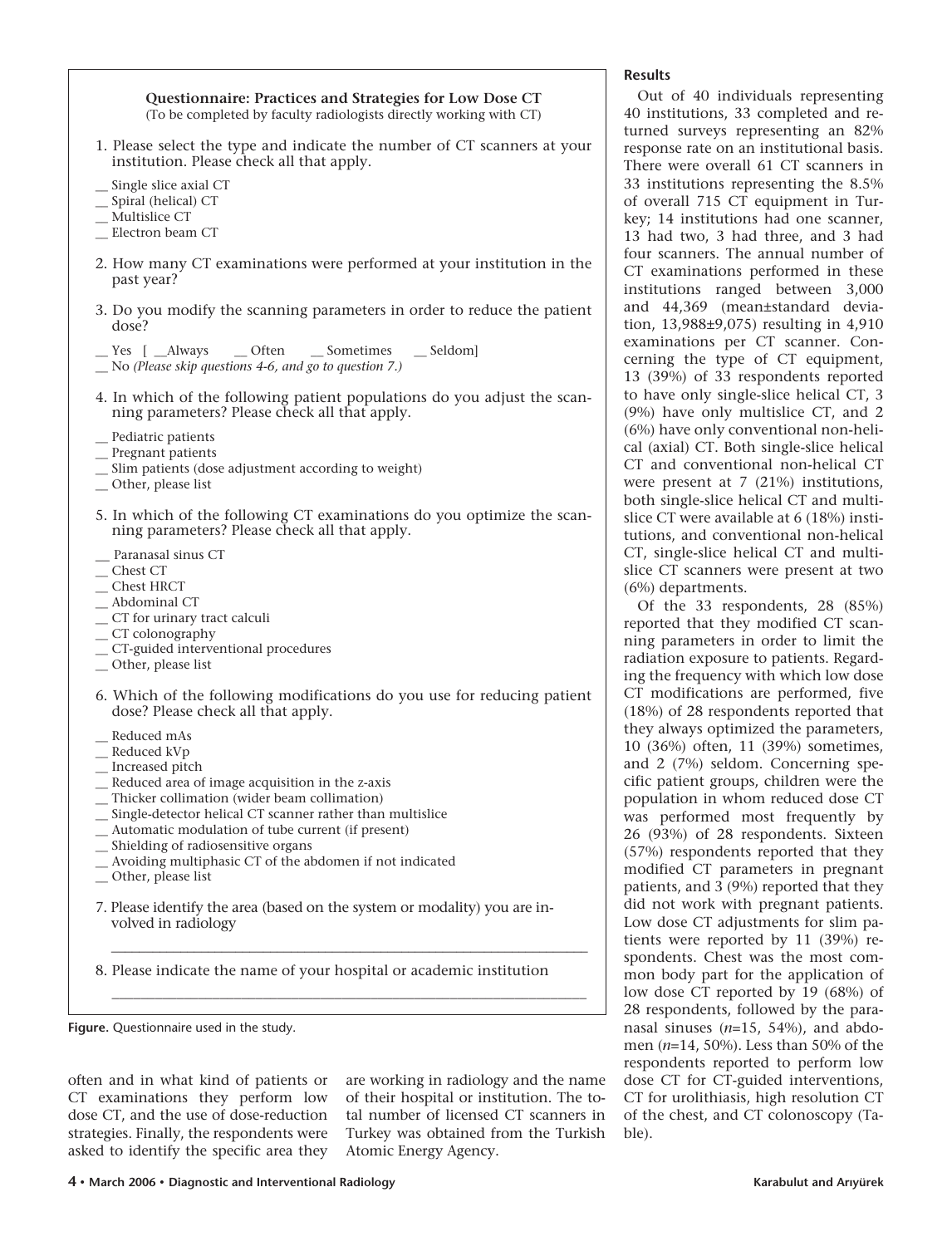Regarding dose reduction, low mA was the most common technique used by 26 (93%) of the 28 respondents followed by high pitch (*n*=12, 43%) and low peak kilovoltage (*n*=11, 39%). Other modifications including shielding of radiosensitive organs, avoiding multiphasic examination in the abdomen if not necessary, using automatic modulation of tube current, using thicker collimation, reducing the area of *z*-axis coverage were reported by less than 25% of the respondents (Table). Of the nine respondents who had both single-slice helical and multislice CT, only one (11%) chose to use a single-slice helical CT scanner rather than a multislice scanner to limit dose. Three (11%) respondents reported they only applied one modification (reduced mA, *n*=2; reduced kVp, *n*=1), 12 (43%) respondents reported they modified two parameters (reduced mA and reduced kVp, *n*=3; reduced mA and increased pitch, *n*=3; reduced mA and automatic modulation of tube current, *n*=2; reduced mA and shielding, *n*=2; reduced mA and avoiding multiphasic study, *n*=2). The adjustment of three parameters was reported to be applied by eight respondents (29%), four parameters by 3 (11%), five parameters by one (3%), and six parameters by one (3%) respondent.

Concerning the radiologic practices of the 33 respondents who completed the survey, 8 (24%) were chest radiologists, 7 (21%) were abdominal radiologists, and 4 (12%) were head and neck radiologists. Four (12%) respondents worked as chest and abdominal radiologists, four (12%) worked as chest, abdominal, pediatric, and head and neck radiologists, two (6%) worked as chest and head and neck radiologists, two (6%) worked as chest, abdominal, and head and neck radiologists, one (3%) worked as a chest, abdominal, and pediatric radiologist, and another one (3%) worked as a pediatric and abdominal radiologist.

## **Discussion**

The United Nations Scientific Committee on the Effects of Atomic Radiation 1993 Report stated that about 93 million CT examinations were performed worldwide on an annual basis, corresponding to a frequency of 16 examinations per 1,000 inhabitants (7). Introduction of helical and multislice CT significantly increased the use of CT, particularly in vascular, cardiac, and oncologic imaging, that is likely to increase radiation dose further (4, 6). The ionizing radiation associated with CT examination may induce carcinogenesis in the subjects and genetic effects in the offspring of the irradiated individuals due to stochastic effects. According to the recommendation of International Commission on Radiological Protection (ICRP), the risk of cancer induction from CT can be estimated by using the population average risk of 50 induced cancers per mSv of effective dose per million people exposed (8). Therefore, the radiologists must be attentive to their responsibility to maintain an appropriate balance between diagnostic image quality and radiation dose. CT scan parameters should be optimized

to keep the radiation exposure as low as reasonably achievable to obtain diagnostic-quality examinations. Several strategies can be applied to reduce the CT radiation dose without significant deterioration in image quality (6). In this survey, we investigated the practices and policies of the radiology departments of the academic institutions in Turkey regarding the use of low dose CT in routine daily practice. Our 82% response rate is higher than the response rates for other surveys that have been published in the radiology literature inquiring practice patterns of radiologists (9, 10).

The mean total number of annual CT examinations performed with 61 scanners in thirty-three institutions was 14,000 (i. e., 4,910 examinations per CT scanner). Multiplying this number with 715 licensed CT equipments, we can roughly estimate that over 3.5 million CT examinations are performed in Turkey on an annual basis, corresponding to a 5% of the population. This rate is in accordance with the frequency of CT examinations in Western world.

Our results show that the majority (85%) of respondents adjust CT parameters to reduce the radiation dose, but only 18% optimize factors in every patient. On the other hand, nearly half (46%) of the respondents using low dose CT manipulate the parameters sometimes or rarely. This result indicates that most of the respondents have concerns about CT radiation dose, but they seldom employ specific low dose CT protocols for routine use.

**Table.** Practices and strategies of the radiology departments regarding the optimization of radiation dose for CT

| Frequency of adjustments of scan<br>parameters for LDCT (n=33) |            | Adjustments of scan parameters<br>for specific patients $(n=28)$ |          | Adjustments of scan parameters for<br>body parts being examined (n=28) |          | Modified scan parameters<br>for LDCT $(n=28)$ |          |
|----------------------------------------------------------------|------------|------------------------------------------------------------------|----------|------------------------------------------------------------------------|----------|-----------------------------------------------|----------|
| Always                                                         | 5(15%)     | Children                                                         | 26 (93%) | Chest CT                                                               | 19 (68%) | Reduced mA                                    | 26 (93%) |
| Often                                                          | $10(30\%)$ | Pregnant patients                                                | 16 (57%) | Paranasal sinus CT                                                     | 15 (54%) | Increased pitch                               | 12 (43%) |
| Sometimes                                                      | 11(34%)    | Slim patients                                                    | 11(39%)  | Abdominal CT                                                           | 14 (50%) | Reduced kVp                                   | 11 (39%) |
| Seldom                                                         | 2(6%)      |                                                                  |          | CT-quided interventions                                                | 12 (43%) | Avoiding multiphasic exam                     | 7(25%)   |
| Never                                                          | 5(15%)     |                                                                  |          | CT for urolithiasis                                                    | 10 (36%) | Shielding                                     | 6(21%)   |
|                                                                |            |                                                                  |          | High resolution chest CT                                               | 9(32%)   | Automatic modulation of<br>tube current       | 5(18%)   |
|                                                                |            |                                                                  |          | CT colonoscopy                                                         | 4(14%)   | Thickening collimation                        | 4(14%)   |
|                                                                |            |                                                                  |          |                                                                        |          | Reduced scan length                           | 4(14%)   |

LDCT: Low dose CT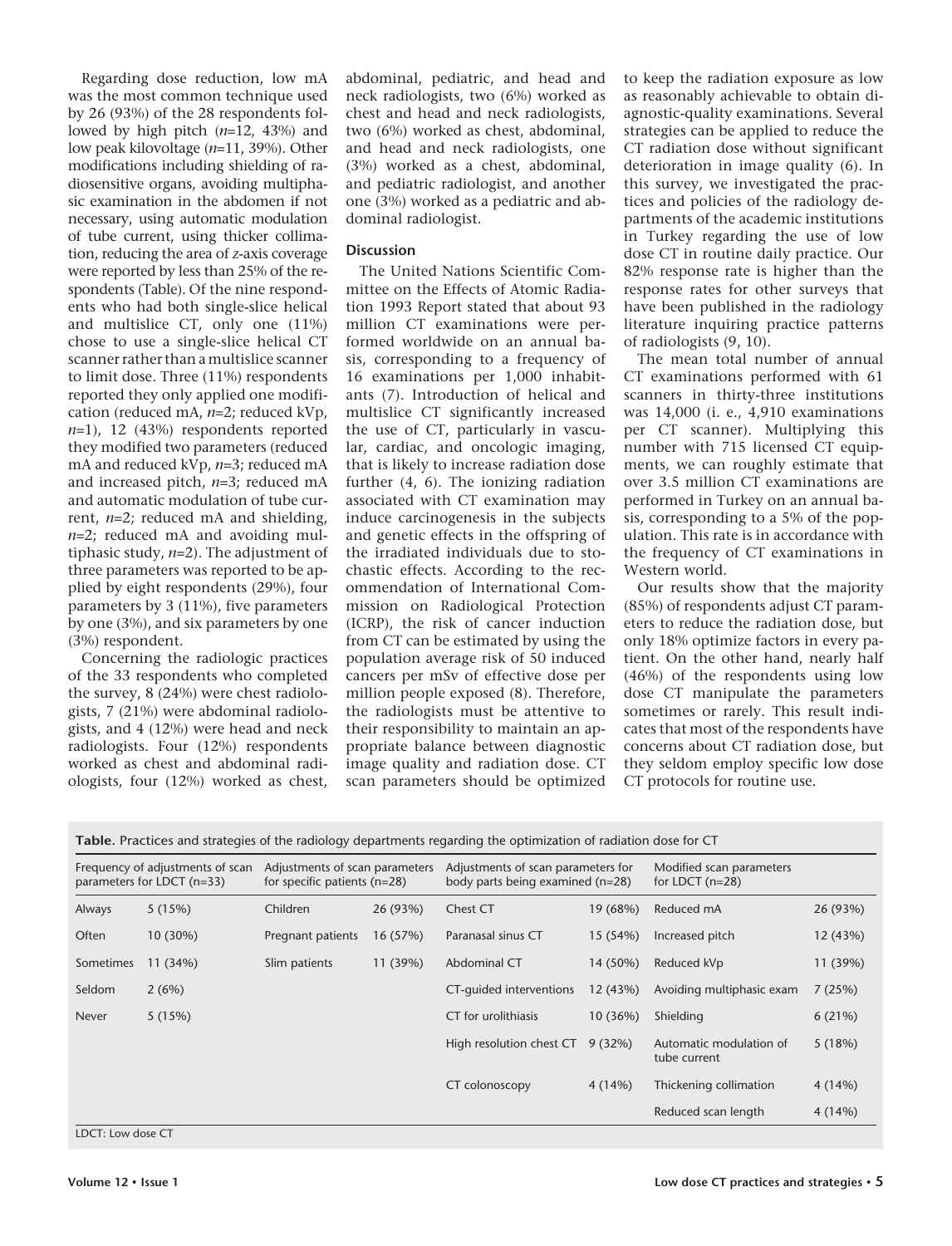## *Patient-based strategies*

Most radiologists in this survey were aware of the radiosensitivity of children, and 93% of respondents reportedly apply reduced dose CT in pediatric population. It has been shown that children, particularly girls, are 10 times more sensitive than adults to the risk of cancer induction from the same effective dose of ionizing radiation, and the effective dose is up to 50% greater when the radiation doses in adult protocols are used in neonates or young children (11-13). Furthermore, previous studies have documented that CT images of acceptable quality can be obtained with 50% less radiation (14- 18). However, in a survey among the members of Society for Pediatric Radiology, 15%-40% of respondents were found to be unaware of the techniques used at their institutions, particularly those parameters determining radiation exposure (19). In that survey, a tube current of less than 100 mA was used for helical CT of the chest and abdomen by 33% and 22% of the respondents, respectively, in children 4 years old and younger. However, 14% of the respondents performed chest CT, and 16% performed abdominal CT with tube currents equal to or greater than 200 mA.

With regard to pregnant patients, 57% of respondents in our survey reported that they optimize CT parameters, and 9% reported that they do not work with pregnant patients because of concerns about either radiation dose or use of i. v. contrast material. Winer-Muram et al. have reported that CT angiography for pulmonary embolism is associated with a lower average fetal radiation dose than ventilation–perfusion imaging during all trimesters (17). In a recent survey investigating the strategies among Society of Thoracic Radiology members regarding the use of CT pulmonary angiography in pregnant patients, Schuster et al. reported that only 40% of 43 respondents who perform CT angiography in pregnant patients modify their CT protocols to reduce the dose (9). Although the fetal radiation exposure during CT scan in pregnant patients is well below the 5-rad limit considered safe for fetal exposure, radiologists should be knowledgeable about radiation risks and exposures associated with CT imaging, and weigh up the risks and benefits before proceeding to

CT scan. Alternative imaging modalities such as sonography or magnetic resonance imaging should be considered when appropriate.

In contrast to large patients in whom the dose in the center is about half the surface dose, radiation is nearly uniform throughout for thin subjects. For every 4 cm decrease in patient crosssectional diameter, tube current can be reduced by 50% without affecting the image quality significantly (20). Therefore, children or lighter patients can be scanned with substantially reduced CT dose without compromising image quality. In our survey, adjustment of scanning parameters for slim patients were reported by only 39% of respondents performing low dose CT, indicating that dose optimization based on patient weight and cross-sectional abdominal dimensions is underutilized by radiologists. In a recent study comparing the image quality between standard and 50% reduced dose CT scans in the abdomen, no significant difference was found in patients who weighed less than 81 kg and who had a transverse abdominal diameter of less than 34.5 cm, an anteroposterior diameter of less than 28 cm, a crosssectional circumference of less than 105 cm, and a cross-sectional area of less than 800 cm2 (18).

## *Body part-based strategies*

The body part being examined is also important in the optimization of CT scanning parameters. CT radiation dose can be substantially reduced particularly in those structures with a high inherent contrast, such as CT of the chest and paranasal sinuses, CT colonography and CT for urolithiasis. Previous studies have shown that it is possible to reduce CT dose two to ten-fold (140- 10 mAs) in chest (21-25) and paranasal sinus imaging (26-29), CT colonoscopy (30), and CT for urinary tract calculi (31-33) without severely compromising the image quality necessary to maintain a diagnostic standard. In our survey, chest was the most common body part in which low dose CT was applied, reported by 68% of respondents, followed by CT of the paranasal sinuses (54%), abdominal CT (50%), CT-guided interventions (43%), CT for urolithiasis (36%), high resolution CT of the chest (32%), and CT colonoscopy (14%). These rates show that nearly half of the respondents did not reduce

scanning parameters according to the body parts being investigated. This may in part be explained by the fact that most radiologists in this survey are specialized according to body systems and not to the imaging modality. Although most respondents are dealing with more than one body system, relatively high frequency of chest (*n*=21), abdominal (*n*=18), and head and neck (*n*=12) radiologists might have influenced the application of low dose CT with respect to body parts.

## *Adjustment of scan parameters*

The radiation dose delivered during CT scanning is related to tube current, voltage, scanning time, slice thickness, scanning volume, and pitch. Previous studies have suggested that it is feasible to reduce tube current without marked deterioration of image quality in CT of the head and neck, chest, abdomen, and pelvis (21-33). Our survey showed that reduced tube current is the most common modification reported by 93% followed by increased pitch (43%) and reduced peak kilovoltage (39%). Tube potential determines the X-ray beam energy, and radiation dose is proportional to the square of the tube voltage. In a recent study, it was shown that 80 kV was an acceptable setting for chest CT in adults weighing less than 75 kg, without substantial impairment in image quality (34). Using a16 detector-row CT scanner, Wintersperger et al. implemented an abdominal CT angiography protocol using 100 kVp and concluded that tube voltage reduction from 120 to 100 kVp allows for significant reduction of patient dose in abdominal CT angiography, without significant change in signal to noise and contrast to noise ratios and image quality (35). However, any decrease in tube current and voltage should be considered carefully, because they increase image noise, which may hamper diagnostic outcome of the information, particularly in low contrast areas, such as abdomen or brain. Pitch is defined as the ratio of table feed per 3600 gantry rotation to the nominal x-ray beam width. An increase in the pitch decreases the duration of radiation exposure to the scan volume. However, effective milliampere second level is held constant regardless of pitch in scanners using effective milliampere second setting, defined as milliampere second divided by the pitch (36). No significant differ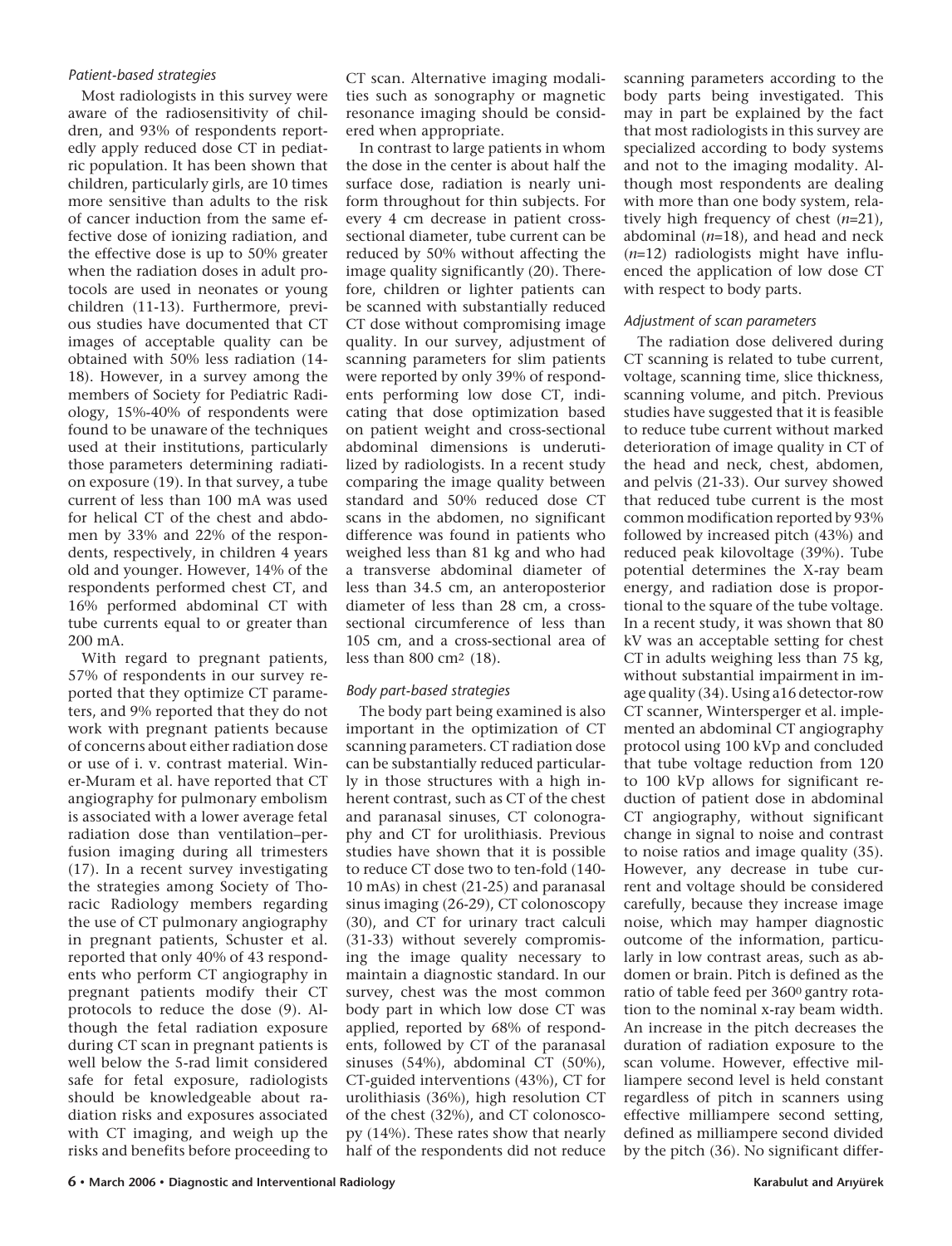ence was demonstrated in image quality of scans obtained at a pitch of 1.5:1 compared to those obtained at a pitch of 0.75:1 saving 50% radiation dose in abdominal and pelvic imaging (37).

In a recent survey investigating the methods of dose reduction in pregnant patients suspected for pulmonary embolism, the most common modification was to decrease the scanning area along the *z*-axis, reported by 71% of respondents (9). In our survey only 14% of respondents indicated that they decrease the scanning length. Radiologists in our study group may be inclined to increase the area of coverage beyond the actual area of interest at the expense of higher effective radiation dose.

The availability of multislice CT scanners has resulted in a considerable increase in the number of CT procedures per patient and per scanner. A recent survey revealed that the mean effective dose to patients has increased from 7.4 mSv at single slice helical CT to 8.1 mSv at quad-slice CT system (38). Recent commercially available multislice CT scanners have automatic tube current modulation capability; that is the most important contribution of industry toward radiation dose optimization while simultaneously maintaining constant image quality regardless of patient attenuation characteristics. The two methods of this technique are zaxis modulation and angular (x-y axes) modulation. In 100 helical CT examinations in children, angular modulation was reported to decrease dose 10%-60% without loss of image quality (39). A recent investigation of 22 patients with kidney and ureteral stones in whom z-axis modulation was used showed a 43%-66% reduction in radiation dose at noise indexes of 14 and 20 without compromising stone depiction (40). In this survey, five (45%) of 11 respondents, who have multislice CT scanners, reported to use automatic tube current modulation technique.

Our survey has several limitations. First, because it is limited to radiologists who practice in an academic setting, our results are indicative of the current state of low dose CT strategies in academic environments. As academic radiologists are more likely to be aware of the low dose CT strategies, policies may differ significantly among radiologists in public hospitals or private practice. A second limitation of our study is that because only one response was allowed from each institution, it does not reflect the strategy of an entire department, because interindividual variations in the practice patterns could occur in the same institution. A third limitation is that our survey asked general questions with respect to dose reduction to a relatively heterogeneous group of academic radiologists working with different types of CT scanners. Specific questions directed to particular subspecialty radiologists regarding specific clinical indications would have more appropriately reflected the tendency of using low dose CT strategies. A fourth limitation is that, with regard to the frequency of low dose CT modifications, the choices given to respondents were not precise numbers, but rather arbitrary adverbs. Thus, excluding the respondents stating that they "always" optimize the scan parameters, other frequencies designated by "seldom", "sometimes", and "often" could have been overlapped. Similarly, in the question 6, we did not ask the absolute numbers for reducing the mA, kVp and increasing the pitch. Therefore, our rates for the application of low dose strategies might have been erroneously affected. For example, reducing mA from 400 to 300 may appear as low dose application, but indeed it is not at all.

In conclusion, our survey reveals that most radiologists are aware of the radiation dose the patient exposed during CT scan. However, the frequency of use of low dose CT strategies varies vastly, mostly due to the lack of wellestablished CT protocols designed for either specific indications or particular patients. In compliance with the rules of "as low as reasonably achievable", the radiologists should prepare practical CT dose optimization guidelines for routine practice depending on the body part being examined and indication for the study, or on the basis of patient's age and size.

#### **References**

- 1. United Nations Scientific Committee on the Effects of Atomic Radiation. 2000 Report to the General Assembly, Annex D: medical radiation exposures. New York: United Nations, 2000.
- 2. Wiest PW, Locken JA, Heintz PH, Mettler FA Jr. CT scanning: a major source of radiation exposure. Semin Ultrasound CT MR 2002; 23:402-410.
- 3. Kalra MK, Maher MM, Rizzo S, Kanarek D, Shepard JA. Radiation exposure from chest CT: issues and strategies. J Korean Med Sci 2004; 19:159-166.
- 4. Golding SJ, Shrimpton PC. Radiation dose in CT: are we meeting the challenge? Br J Radiol 2002; 75:1-4.
- 5. Shrimpton PC, Jones DG, Hillier MC, Wall BF, Le Heron JC, Faulkner K. Survey of CT practice in UK. Part 2: Dosimetric aspects, NRPB R249. Chilton: NRPB, 1991.
- 6. Kalra MK, Maher MM, Toth TL, et al. Strategies for CT radiation dose optimization. Radiology 2004; 230:619-628.
- 7. Mettler FA, Briggs JA, Carchman R, et al. Use of radiology in U.S. general short-term hospitals: 1980-1990. Radiology 1993; 189:377-380.
- 8. Recommendations of the International Commission on Radiological Protection ICRP publication no. 60. Oxford, England: Pergamon, 1991.
- 9. Schuster ME, Fishman JE, Copeland JF, Hatabu H, Boiselle PM. Pulmonary embolism in pregnant patients: a survey of practices and policies for CT pulmonary angiography. AJR Am J Roentgenol 2003; 181:1495-1498.
- 10. Munden RF, Hess KR. "Ditzels" on chest CT: survey of members of the Society of Thoracic Radiology. AJR Am J Roentgenol 2001; 176:1363-1369.
- 11. Ware DE, Huda W, Mergo PJ, Litwiller AL. Radiation effective doses to patients undergoing abdominal CT examinations. Radiology 1999; 210:645-650.
- 12. Committee on the Biological Effects of Ionizing Radiations (BEIR V), National Research Council. Health effects of exposure to low levels of ionizing radiation: BEIR V. Washington, DC: National Academy Press 1990; 1-436.
- 13. International Commision on Radiological Protection. 1990 Recommendations of the International Commission on Radiological Protection*.* ICRP publication no. 60. Oxford, UK: Pergamon, 1991; 1-201.
- 14. Ravenel JG, Scalzetti EM, Huda W, Garrisi W. Radiation exposure and image quality in chest CT examinations. AJR 2001; 177:279-284.
- 15. Rogalla P, Stover B, Scheer I, Juran R, Gaedicke G, Hamm B. Low-dose spiral CT: applicability to pediatric chest imaging. Pediatr Radiol 1999; 29:565-569.
- 16. Frush DP. Pediatric CT: practical approach to diminish the radiation dose. Pediatr Radiol 2002; 32:714-717.
- 17. Winer-Muram HT, Boone JM, Brown HL, Jennings SG, Mabie WC, Lombardo GT. Pulmonary embolism in pregnant patients: fetal radiation dose with helical CT. Radiology 2002; 224:487-492.
- 18. Kalra MK, Prasad S, Saini S, et al. Clinical comparison of standard-dose and 50% reduceddose abdominal CT: effect on image quality. AJR Am J Roentgenol 2002; 179:1101-1106.
- 19. Hollingsworth C, Frush DP, Cross M, Lucaya J. Helical CT of the body: a survey of techniques used for pediatric patients. AJR Am J Roentgenol 2003;180:401-406.
- 20. Maher MM, Karla MK, Toth TL, Wittram C, Saini S, Shepard J. Application of rational practice and technical advances for optimizing radiation dose for chest CT. J Thorac Imaging 2004; 19:16-23.
- 21. Zhu X, Yu J, Huang Z. Low-dose chest CT: optimizing radiation protection for patients. AJR Am J Roentgenol 2004; 183:809- 816.